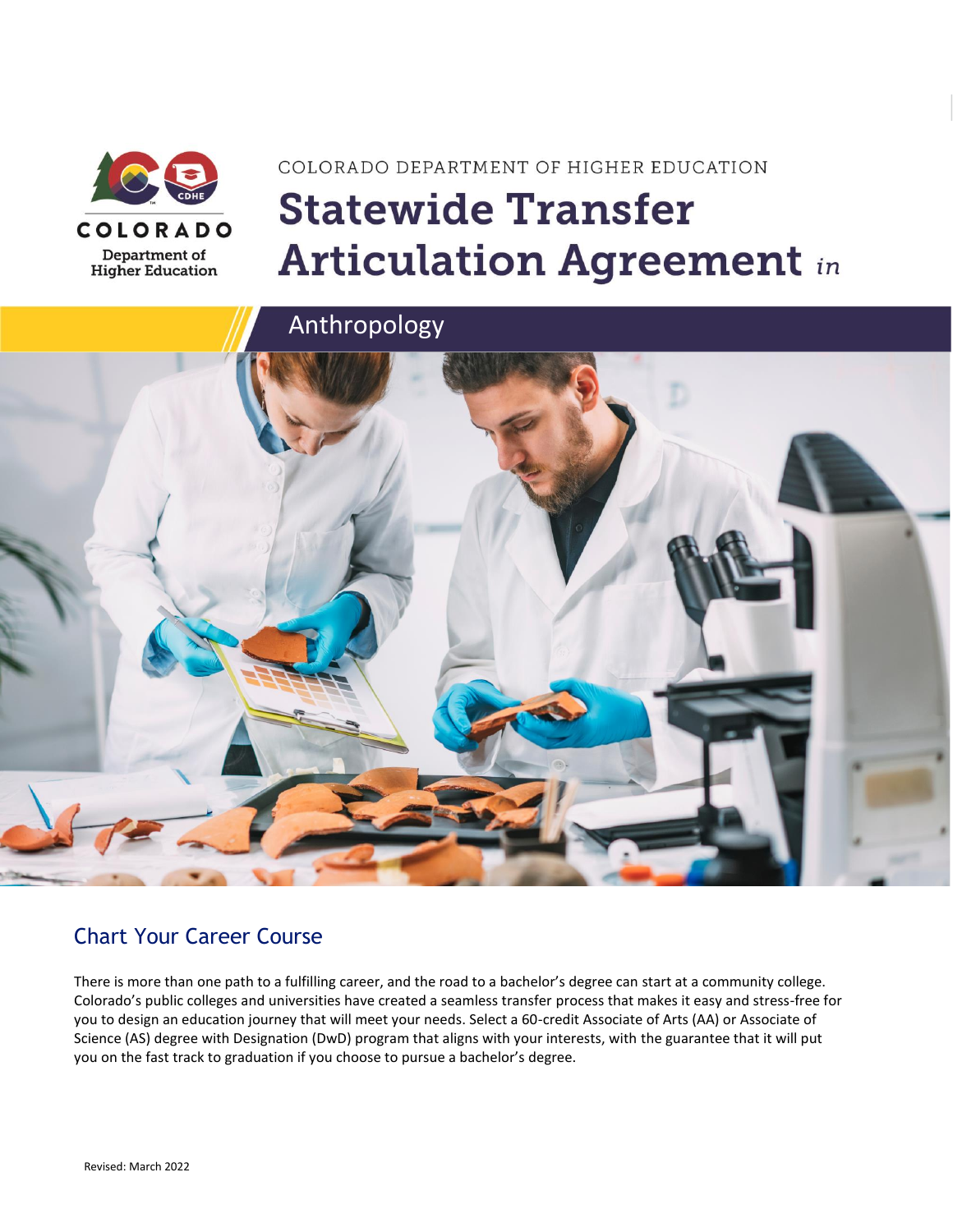### Introduction

Anthropologists put their endless curiosity to good use by providing unique expertise in addressing many of the challenges our communities face today. With their in-depth knowledge of humankind and deep understanding of how humanity has evolved over many centuries, anthropologists offer a valuable perspective on everything from public health concerns to longstanding issues of inequality. In an Anthropology program, you will learn how to identify and study how different cultures developed and changed with the passing of time. An anthropology degree aligns with a career in archaeology or paleontology but can also lead to opportunities in education, government, business, and several other fields.

An associate degree in Anthropology can be a first step toward a role as a historic preservationist, market researcher, human rights advocate, or museum director. This degree is transferable to universities offering a bachelor's degree in Anthropology.

The first year of an Anthropology program will include math and English courses to meet general education requirements. The completion of introductory math and English courses in your first year is proven to greatly increase the likelihood of crossing the graduation stage, boosting your momentum along the academic pathway you select. Other general education courses on your pathway will cover topics in Arts and Humanities, History, Social and Behavioral Sciences, and Natural and Physical Sciences.

Program-specific courses may begin as soon as your first semester. These courses will become more advanced as you move along your degree pathway. Through this sequence of courses, your knowledge of anthropology will deepen and grow. Coursework will include Cultural Anthropology, Biological Anthropology, and Introduction Archaeology. After completing a 60-credit associate degree, your degree pathway can continue with guaranteed transfer to a college that offers bachelor's degrees.

### **Degree Pathway Knowledge & Skills**

- Observation and collection
- Data assessment and interpretation
- Analytical skills
- Problem solving
- Collaboration
- Oral and written communication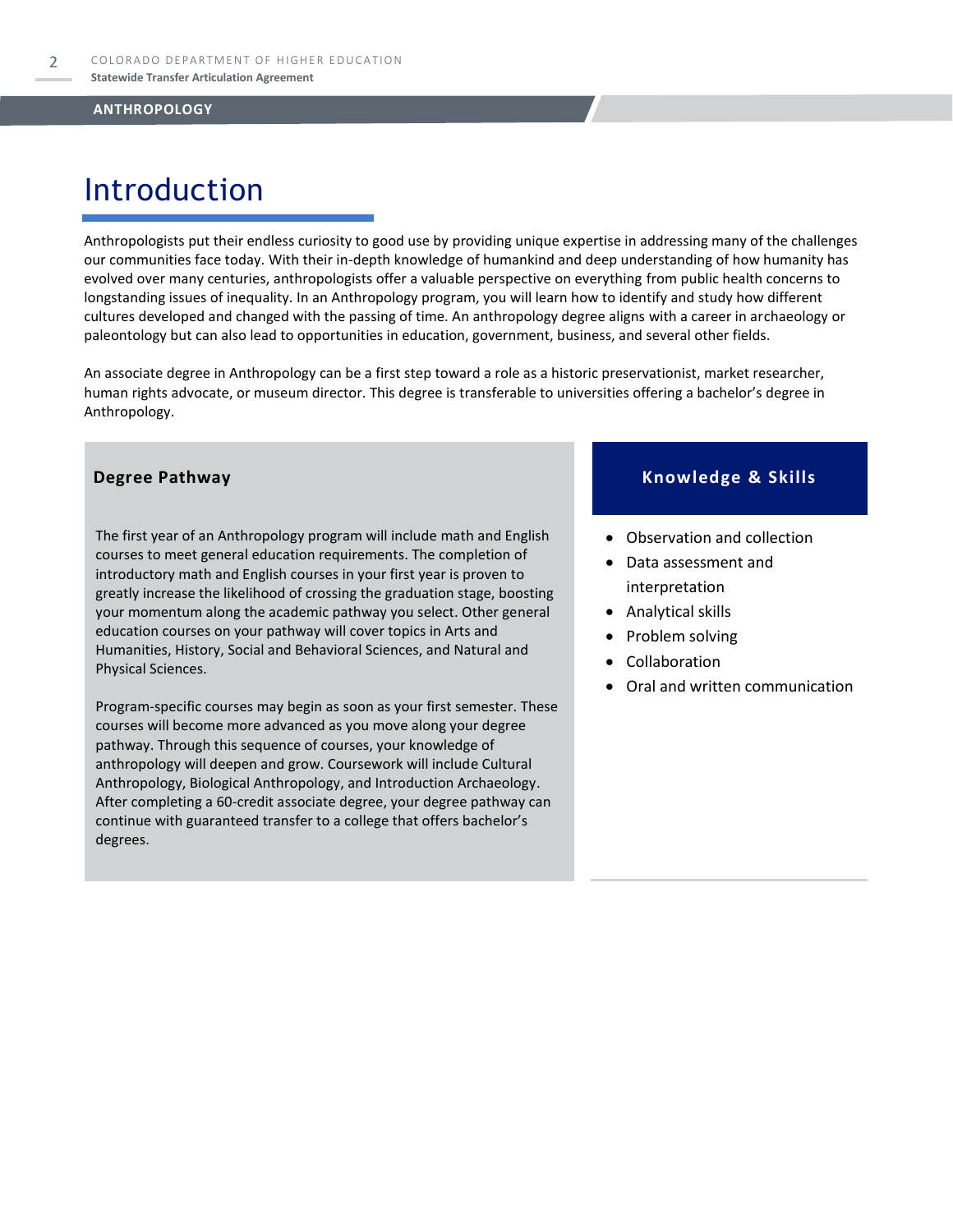# Participating Institutions

### **Earn an Associate Degree with Designation (DwD)**

*From one of these Colorado public community/junior colleges*

**Aims Community College** [A.A. Anthropology]

**Arapahoe Community College** [A.A. Anthropology]

**Colorado Mountain College** [A.A. Anthropology]

**Colorado Northwestern Community College** [A.A. Anthropology]

**Community College of Aurora** [A.A. Anthropology]

**Community College of Denver** [A.A. Anthropology]

**Front Range Community College** [A.A. Anthropology]

**Northeastern Junior College** [A.A. Anthropology]

**Otero College** [A.A. Anthropology]

**Pikes Peak Community College** [A.A. Anthropology]

**Pueblo Community College** [A.A. Anthropology]

**Red Rocks Community College**  [A.A. Anthropology]

**Trinidad State College** [A.A. Anthropology]

### **Earn a Bachelor's Degree**

*From one of these Colorado public four-year institutions*

**Colorado State University-Ft Collins**  [B.A. Anthropology]

**Fort Lewis College**  [B.A. Anthropology]

**Metropolitan State University of Denver**  [B.A. Anthropology]

**University of Colorado Boulder**  [B.A. Anthropology]

**University of Colorado Colorado Springs** [B.A. Anthropology]

**University of Colorado Denver** [B.A. Anthropology]

**University of Northern Colorado** [B.A. Anthropology]

**Western Colorado University** [B.A. Anthropology]

### **ANTHROPOLOGY**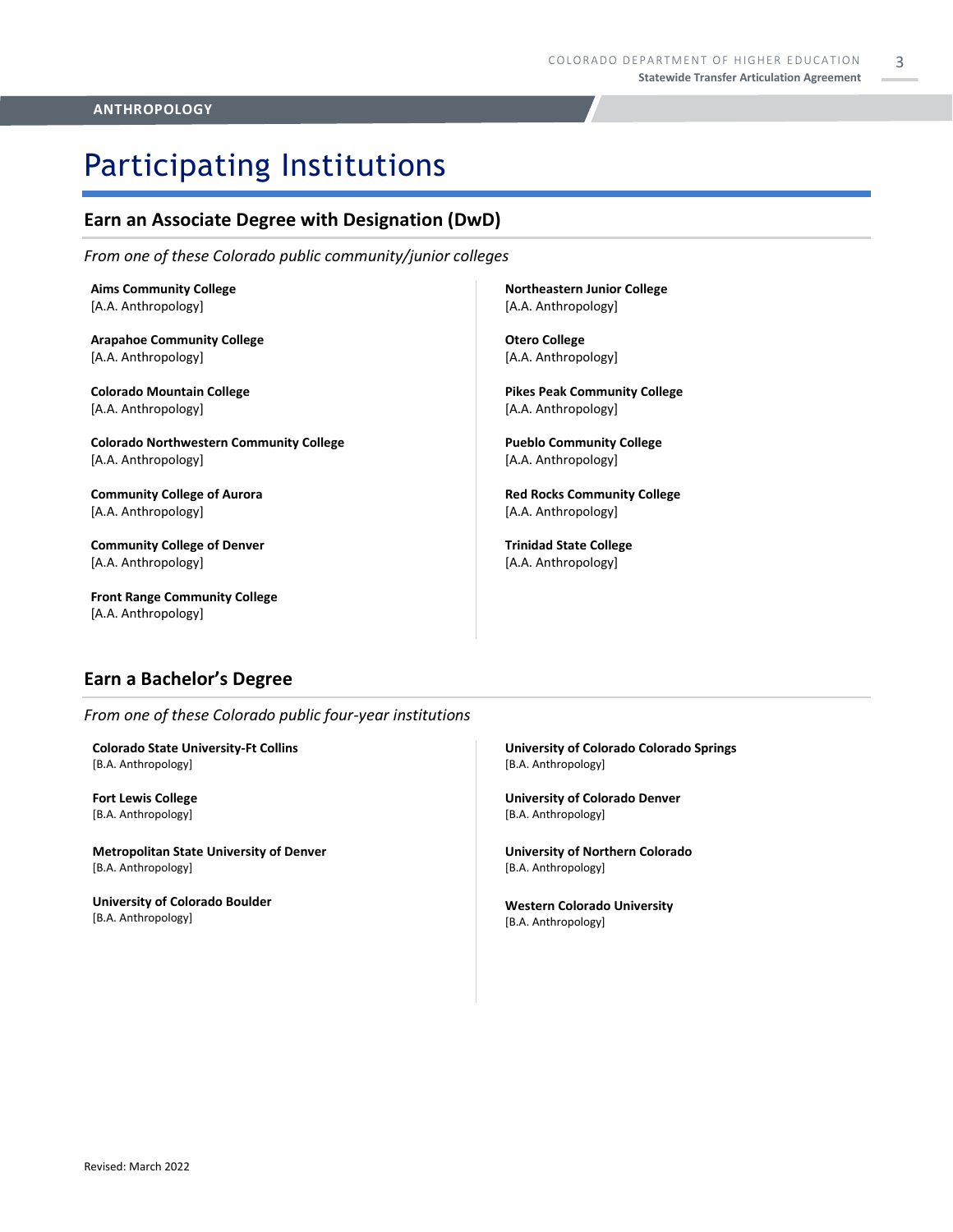# Prescribed Curriculum

### ANTHROPOLOGY

| Required Courses that Fulfill General Education Requirements<br>32-33 CREDIT HOURS |                               |                                                 |                                                                                                                                                                                                                                                                                                                                            |
|------------------------------------------------------------------------------------|-------------------------------|-------------------------------------------------|--------------------------------------------------------------------------------------------------------------------------------------------------------------------------------------------------------------------------------------------------------------------------------------------------------------------------------------------|
|                                                                                    | <b>Credit</b><br><b>Hours</b> | <b>Community College</b><br>Course No.          | <b>Course Title or Category</b>                                                                                                                                                                                                                                                                                                            |
| (Written)<br>Communication                                                         | 6                             | ENG 121/1021 and<br>ENG 122/1022 OR             | English Composition I (GT-CO1) and English Composition II (GT-<br>$CO2$ ) OR                                                                                                                                                                                                                                                               |
|                                                                                    |                               | ENG 122/1022 and a<br>GT Pathways CO3<br>course | English Composition II (GT-CO2) and a GT Pathways CO3 course<br>$(GT-CO3)$                                                                                                                                                                                                                                                                 |
| <b>Mathematics</b>                                                                 | 3                             |                                                 | One GT Pathways Mathematics course (GT-MA1), prefer MAT<br>135/1260 Introduction to Statistics, except:<br>University of Colorado Denver requires either MAT<br>$\bullet$<br>135/1260 Introduction to Statistics or MAT 121/1340<br>College Algebra;<br>Western Colorado University requires MAT 121/1340<br>$\bullet$<br>College Algebra. |
| <b>Arts &amp; Humanities</b>                                                       | 6                             |                                                 | Two GT Pathways Arts & Humanities courses (GT-AH1, GT-AH2,<br>$GT-AH3$ , or $GT-AH4$ )                                                                                                                                                                                                                                                     |
| <b>History</b>                                                                     | 3                             |                                                 | One GT Pathways History course (GT-HI1)                                                                                                                                                                                                                                                                                                    |
| Social &<br><b>Behavioral Sciences</b>                                             | 6                             |                                                 | Two GT Pathways Social & Behavioral Sciences courses (GT-SS1,<br><u>GT-SS2, GT-SS3</u> )                                                                                                                                                                                                                                                   |
| Natural &<br><b>Physical Sciences</b>                                              | 8                             |                                                 | Two GT Pathways Natural & Physical Sciences courses (GT-SC1)                                                                                                                                                                                                                                                                               |

| <b>Additional Required Courses</b> |                               |                 | <b>22 CREDIT HOURS</b>                                       |  |
|------------------------------------|-------------------------------|-----------------|--------------------------------------------------------------|--|
|                                    | <b>Credit</b><br><b>Hours</b> | Course No.      | <b>Course Title</b>                                          |  |
|                                    |                               | COM 115/1150 OR | Public Speaking OR                                           |  |
|                                    | 3                             | COM 125/1250 OR | Interpersonal Communication (GT-SS3) OR                      |  |
|                                    |                               | COM 220/2300    | Intercultural Communication (GT-SS3)                         |  |
|                                    |                               |                 | One GT Pathways Arts & Humanities course (GT-AH1, GT-AH2,    |  |
|                                    | 3                             |                 | GT-AH3, or GT-AH4)                                           |  |
|                                    | 3                             | ANT 101/1001    | Cultural Anthropology (GT-SS3)                               |  |
|                                    | 3                             | ANT 107/1003    | Introduction to Archaeology (GT-SS3)                         |  |
| 4                                  |                               | ANT 111/1005    | Biological Anthropology, with Lab (GT-SC1)                   |  |
|                                    |                               |                 | One GT Pathways ANT course in Social & Behavioral Sciences   |  |
|                                    | 3<br>courses (GT-SS3)         |                 |                                                              |  |
|                                    | 3                             |                 | One GT Pathways Social & Behavioral Sciences course (must be |  |
|                                    |                               |                 | GT-SS2 OR GT-SS3)                                            |  |
|                                    |                               |                 |                                                              |  |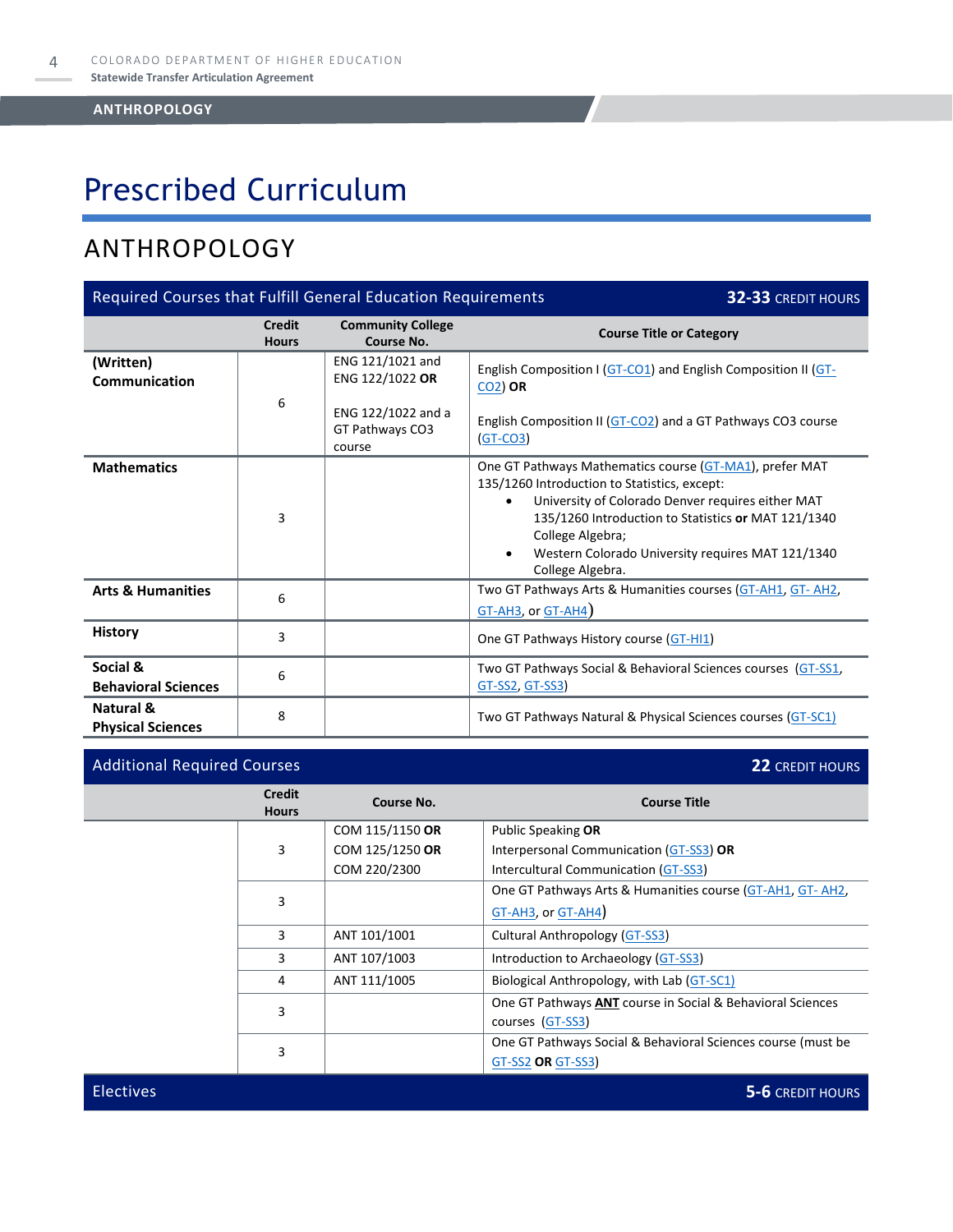Total **60** CREDIT HOURS

5

**Please note:** Additional ANT courses beyond the 4 courses (13 credit hours) identified above may not count toward the Anthropology major at the receiving 4-year institution. See explanation in Limitations section.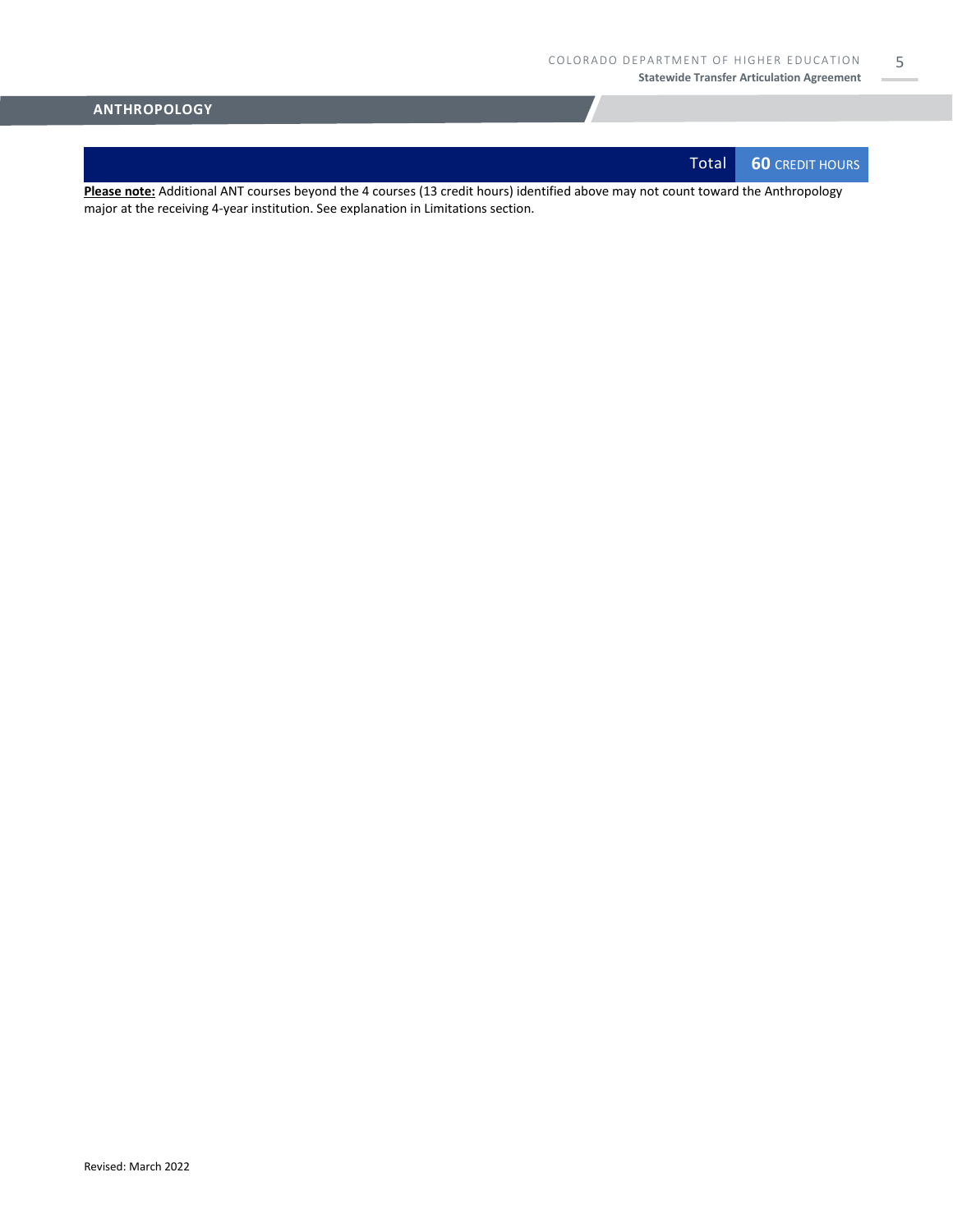# Course Planner

### ANTHROPOLOGY DEGREE PLAN

### STUDENT NAME

| Institution:                   |                   |                     |                     |                  |  |
|--------------------------------|-------------------|---------------------|---------------------|------------------|--|
| Semester                       | <b>Course No.</b> | <b>Course Title</b> | <b>Credit Hours</b> | <b>Completed</b> |  |
|                                |                   |                     |                     |                  |  |
|                                |                   |                     |                     |                  |  |
|                                |                   |                     |                     |                  |  |
|                                |                   |                     |                     |                  |  |
|                                |                   |                     |                     |                  |  |
|                                |                   |                     |                     |                  |  |
| <b>Total Credits Completed</b> |                   |                     |                     |                  |  |

| Institution:                   |                   |                     |                     |                  |  |
|--------------------------------|-------------------|---------------------|---------------------|------------------|--|
| Semester                       | <b>Course No.</b> | <b>Course Title</b> | <b>Credit Hours</b> | <b>Completed</b> |  |
|                                |                   |                     |                     |                  |  |
|                                |                   |                     |                     |                  |  |
|                                |                   |                     |                     |                  |  |
|                                |                   |                     |                     |                  |  |
|                                |                   |                     |                     |                  |  |
|                                |                   |                     |                     |                  |  |
| <b>Total Credits Completed</b> |                   |                     |                     |                  |  |

| Institution: |                   |                     |                                |                  |  |
|--------------|-------------------|---------------------|--------------------------------|------------------|--|
| Semester     | <b>Course No.</b> | <b>Course Title</b> | <b>Credit Hours</b>            | <b>Completed</b> |  |
|              |                   |                     |                                |                  |  |
|              |                   |                     |                                |                  |  |
|              |                   |                     |                                |                  |  |
|              |                   |                     |                                |                  |  |
|              |                   |                     |                                |                  |  |
|              |                   |                     |                                |                  |  |
|              |                   |                     | <b>Total Credits Completed</b> |                  |  |

| Institution:                   |                   |                     |                     |                  |  |
|--------------------------------|-------------------|---------------------|---------------------|------------------|--|
| Semester                       | <b>Course No.</b> | <b>Course Title</b> | <b>Credit Hours</b> | <b>Completed</b> |  |
|                                |                   |                     |                     |                  |  |
|                                |                   |                     |                     |                  |  |
|                                |                   |                     |                     |                  |  |
|                                |                   |                     |                     |                  |  |
|                                |                   |                     |                     |                  |  |
|                                |                   |                     |                     |                  |  |
| <b>Total Credits Completed</b> |                   |                     |                     |                  |  |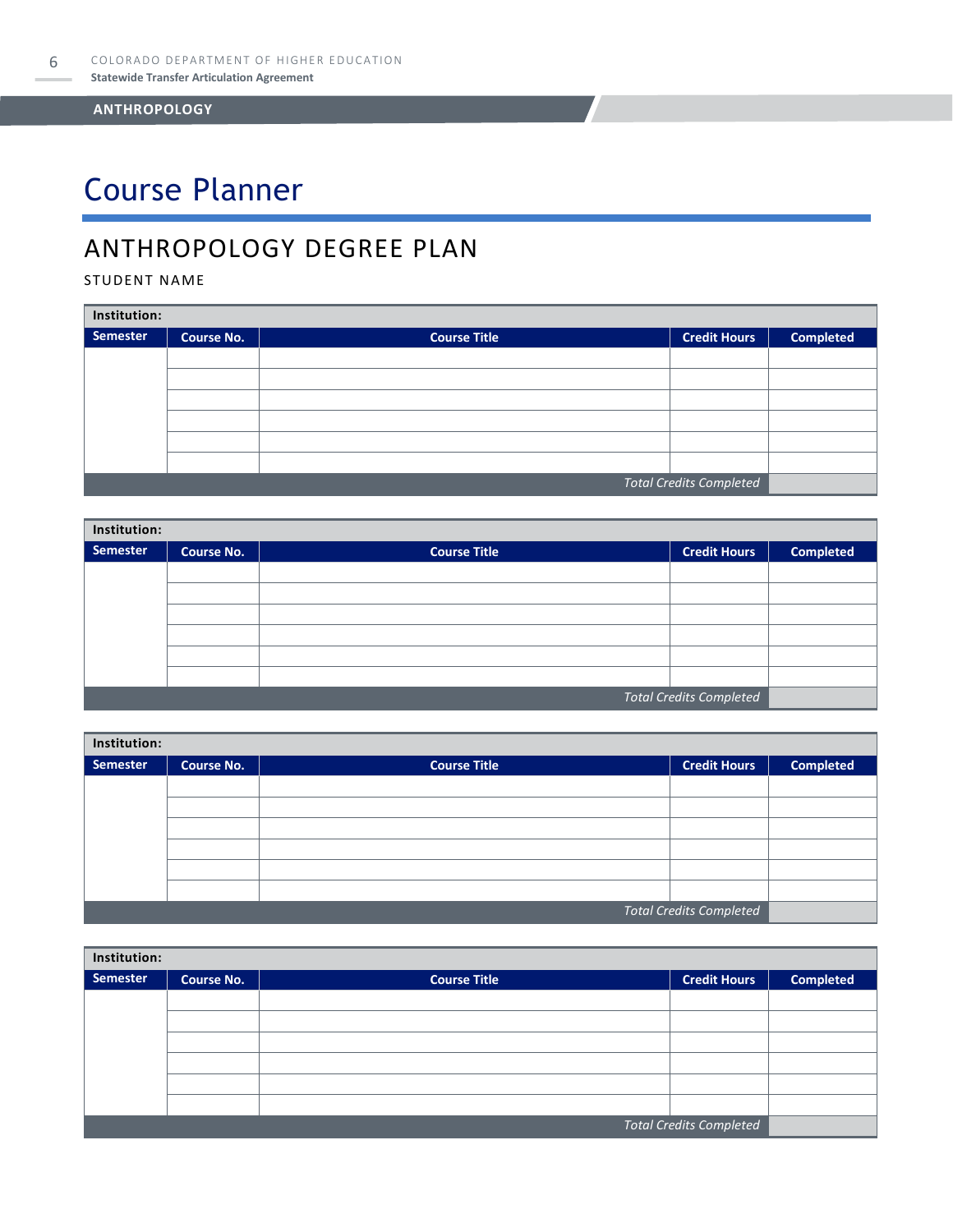## Contractual Language

### **INTRODUCTION**

A statewide transfer articulation agreement identifies the community college courses students need to take in order to graduate from a community college with a 60-credit Associate of Arts (AA) or Associate of Science (AS) degree with designation (DwD). Students are responsible for informing the admissions counselor or transfer advisor at their receiving four-year institution that they are completing a DwD.

It is important for students to understand that completion of an AA or AS degree within two years requires them to complete an average of 15 credits per semester (or 30 credits per year). Also, research shows that students who take classes in their major area within their first 30 credit hours are more likely to persist and graduate.

The guarantees and limitations below describe the minimum requirements to which all participating institutions have agreed. Students who believe an institution is not meeting the guarantees described below can file a complaint with the [CDHE.](https://highered.colorado.gov/filing-student-complaint)

### **GUARANTEES**

Students who complete a DwD pursuant to the prescribed curriculum in this statewide transfer articulation agreement **and** pass all 60 credits with a C- or higher **and** are admitted to the receiving institution's corresponding degree program (see cover page) are guaranteed the following:

- 1. Junior standing with no more than 60 remaining credits to meet the graduation requirements for the baccalaureate degree program covered by this articulation agreement.
- 2. Completion of the receiving institution's lower division general education requirements as defined by the GT Pathways curriculum.
- 3. The same graduation requirements as students who begin and complete this degree program at the four-year institution.
- 4. Admission to all Colorado public baccalaureate awarding institutions (*except* Colorado School of Mines) is guaranteed to applicants who have completed any AA or AS degree from a Colorado public two-year institution after high school graduation, provided certain requirements are met. To see these requirements, please refer to the Colorado Commission on Higher Education's [Admissions](https://highered.colorado.gov/sites/highered/files/2020-03/i-partf_0.pdf)  [Standards Policy](https://highered.colorado.gov/sites/highered/files/2020-03/i-partf_0.pdf), section titled "Guaranteed Transfer Admissions" [here.](https://highered.colorado.gov/educators/policy-funding/cche-policies-procedures) Please note: Students transferring to a University of Colorado institution (Boulder, Colorado Springs, Denver) must satisfy the CU System's MAPS (Minimum Academic Preparation Standards) requirement.
- 5. Per the Commission's [Prior Learning Assessment](https://highered.colorado.gov/Publications/Policies/Current/i-partx.pdf) policy, section 2.07, and pursuant to Colorado Revised Statutes §23-1-108 (7)(b)(II)(A), "a state institution of higher education that admits as a junior a student who holds an associate of arts degree, associate of applied science degree, or associate of science degree that is the subject of a statewide degree transfer agreement shall not require the student to complete any additional courses to fulfill general education requirements", and that the receiving institution of higher education is responsible for the total cost of tuition "for any credit hours that exceed the total credit hours required for a native student or that extend the total time to receive the degree beyond that required for a native student".
- 6. The Commission's Prior Learning Assessment policy also states "every Colorado public institution of higher education shall accept in transfer from within the institution and from other state institutions of higher education prior learning assessment credit awarded for GT Pathways requirements" (section 3.01), and "Colorado public institutions of higher education shall not prohibit students from meeting general education/GT Pathways requirements with prior learning assessment credit" (section 3.02).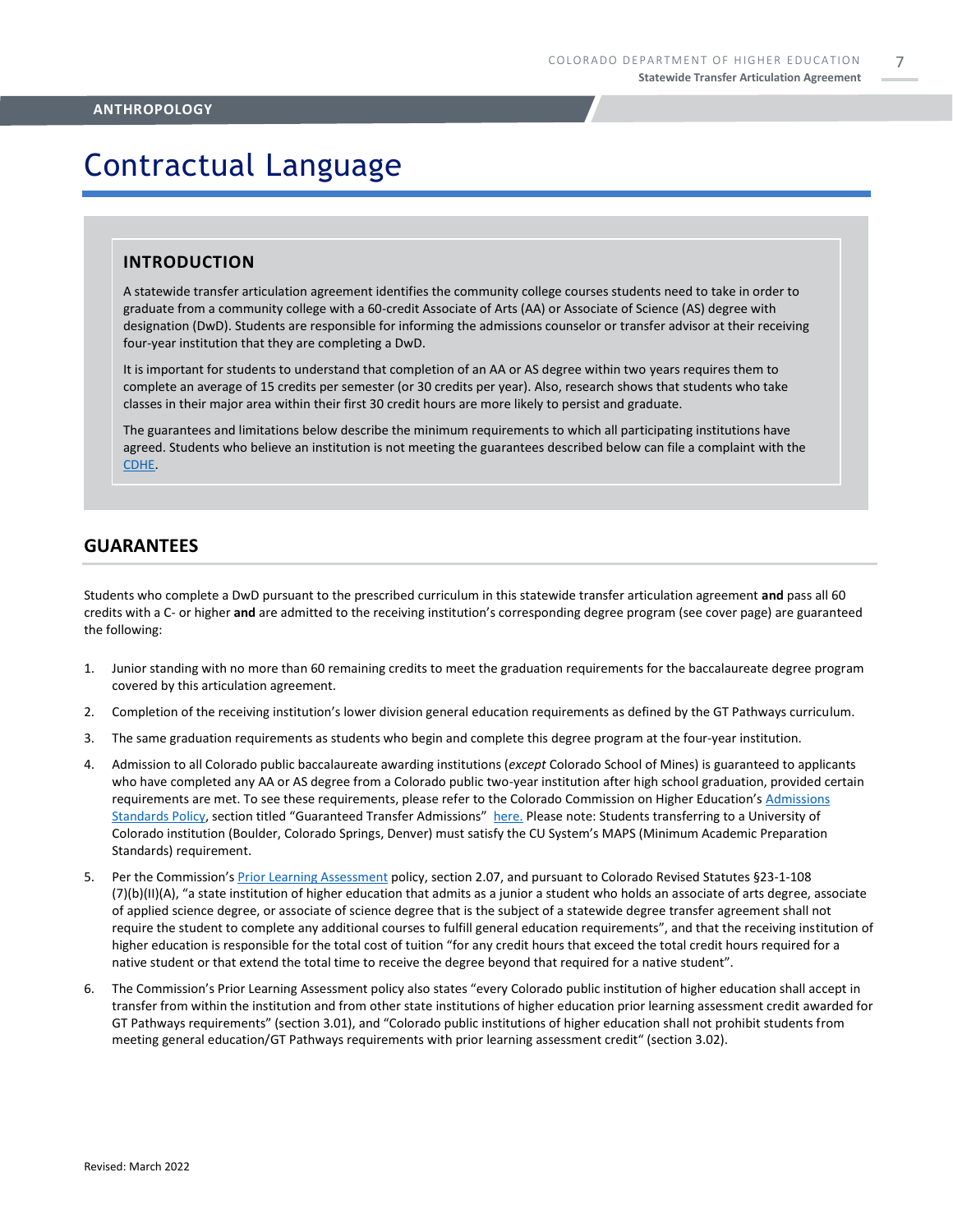### **LIMITATIONS**

- 1. Students must meet all admission and application requirements at the receiving institution including the submission of all required documentation by stated deadlines. Students are advised to consult with the Office of Admissions at the institution to which they intend to transfer.
- 2. Only courses with grades of C- or higher are guaranteed to transfer.
- 3. Admission to a receiving institution does not guarantee enrollment in a specific degree program. Some programs at receiving institutions have controlled entry due either to space limitations or academic requirements.
- 4. The credit and course transfer guarantees described in this agreement apply to the specific degree programs covered by this agreement (see cover page). If the student changes majors, receiving institutions will evaluate application of the courses designated in this agreement to other degree programs on a course-by-course basis.
- 5. Students are allowed to use credits awarded by exam, such as AP (Advanced Placement) and IB (International Baccalaureate), as long as those exams are listed on the exam table[s here,](https://highered.colorado.gov/get-credit-for-what-you-already-know) or may use challenge exams to fulfill GT Pathways requirements (not necessarily major requirements) and those credits are guaranteed to transfer and apply to GT Pathways requirements at the receiving institution per the Colorado Commission on Higher Education's Policy I, X: Prior Learning Assessment. See the entire [policy](https://highered.colorado.gov/Publications/Policies/Current/i-partx.pdf) for more information.
- 6. The receiving institution shall accept all applicable credits earned within ten years of transfer to the receiving institution. Credits earned more than ten years earlier will be evaluated on a course-by-course basis.
- 7. All the courses a student needs to take in the associate degree program covered by this statewide transfer articulation agreement are listed in the prescribed curriculum. Course substitutions are allowed as long as the student and both the sending and receiving institutions agree to the substitution; such agreement should be documented in writing and the student should keep a copy until the baccalaureate degree is conferred. Note that if students substitute a course, then this is no longer a statewide agreement and some of the guarantees are only for the receiving institution that agreed to the substitution. **Any additional courses taken in the discipline covered by this agreement might not count toward the requirements of the major at the receiving institution.** Students can avoid this problem by taking no more courses in the discipline beyond those identified in the prescribed curriculum. STUDENTS SHOULD CONSULT THE PROGRAM ADVISOR AT THE RECEIVING INSTITUTION FOR GUIDANCE. Any advisement from an academic advisor should be obtained IN WRITING.
- Students seeking K-12 teacher licensure may not use this agreement because teacher preparation programs have different requirements for educator licensure.

*Because of the limitations above, students must consult with the Office of Admissions at the institution to which they are transferring.*

### **Addendum to Agreement**

Students who do not complete an AA/AS degree can use the prescribed curriculum in a statewide transfer articulation agreement as a common advising guide for transfer to all public institutions that offer the designated bachelor's degree program. Please note the following:

- 1. Students are guaranteed application of general education courses completed with a C- or higher in the prescribed curriculum in this agreement up to the established maximum in each GT Pathways content area.
- 2. Except in special cases (e.g., the partial completion of a required sequence of courses or variation in the number of credit hours institutions award for course equivalents), students can expect that courses specified within the prescribed curriculum in this agreement, successfully completed with a C- or higher, will fulfill the relevant course requirements in the designated major.
- 3. Receiving institutions will evaluate all courses other than those specified in this agreement on a course-by-course basis.

Students transferring without a completed AA/AS degree must consult with the Office of Admissions at the institution to which they are transferring to review the issues identified above, and to make sure they meet all admission and application requirements at the receiving institution, including the submission of all required documentation by stated deadlines.

This agreement will be reviewed by disciplinary faculty no less frequently than every five years. *The agreement will remain in force until such time as it is formally modified or terminated.* The Department of Higher Education – in consultation with the General Education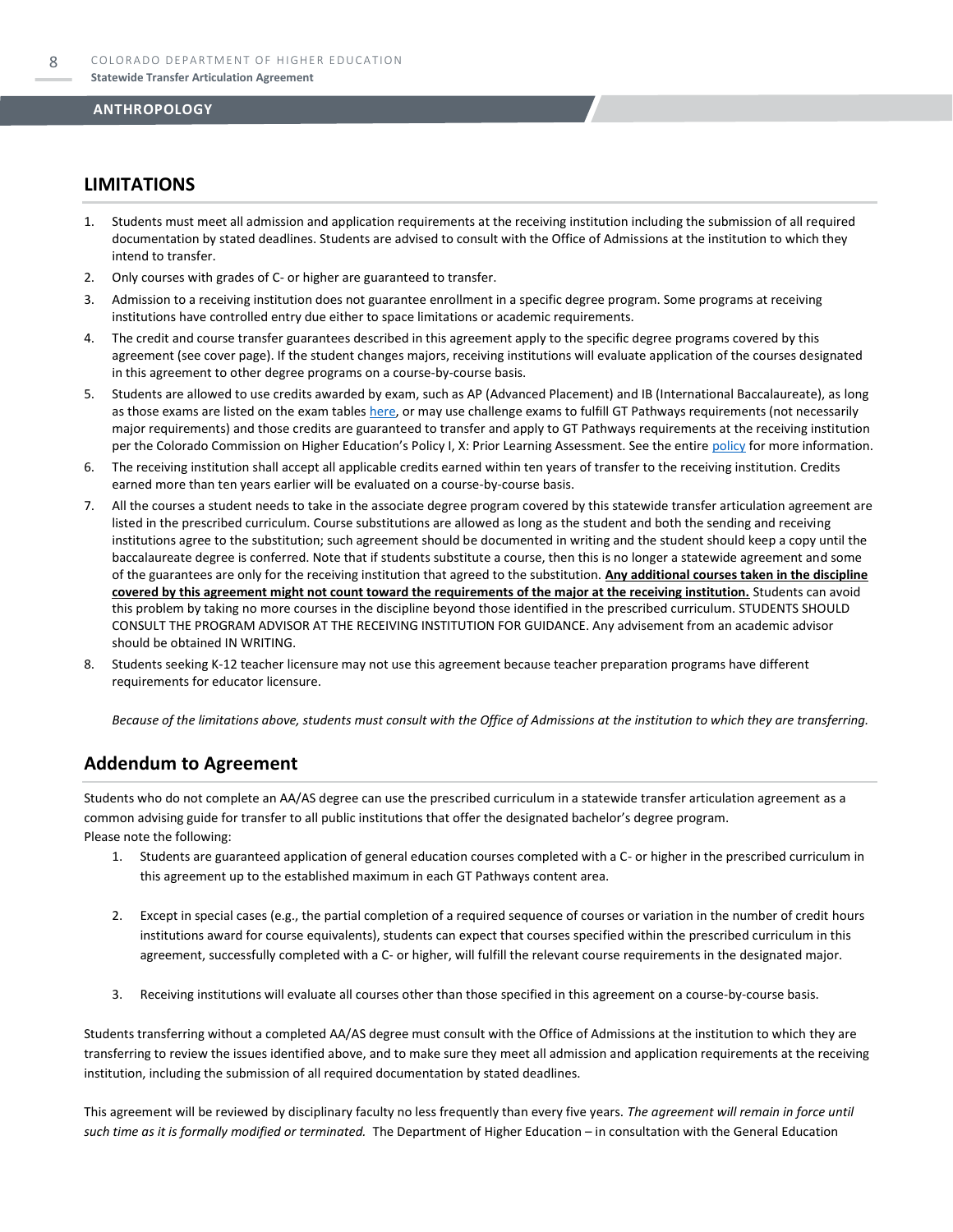Council – may make minor technical changes to this agreement on behalf of participating institutions. The most current version of the agreement can be found on th[e CDHE website.](https://highered.colorado.gov/transfer-degrees)

Institutions that wish to join or withdraw from this agreement should consult the Division of Academic Affairs at the Colorado Department of Higher Education. Terms and processes are outlined in the Commission's policy on Statewide Transfer and GT Pathways, available at the [CDHE website.](https://highered.colorado.gov/educators/policy-funding/general-education-ge-council/gtpathways/transfer-agreements)

A paper or hard copy of this document may not be the most current version of the agreement—check th[e website](https://highered.colorado.gov/transfer-degrees) of the Colorado Department of Higher Education for the most current version.

*Signatures from institutional/system Chief Academic Officers for all participating institutions, as listed on the cover page, have signed this agreement. Signatures of Chief Academic Officers, who possess or have been delegated authority to enter into this agreement on behalf of their institution or institutions (in some cases by the institutional or system governing board), are on file in the Division of Academic Affairs at the Colorado Department of Higher Education.*